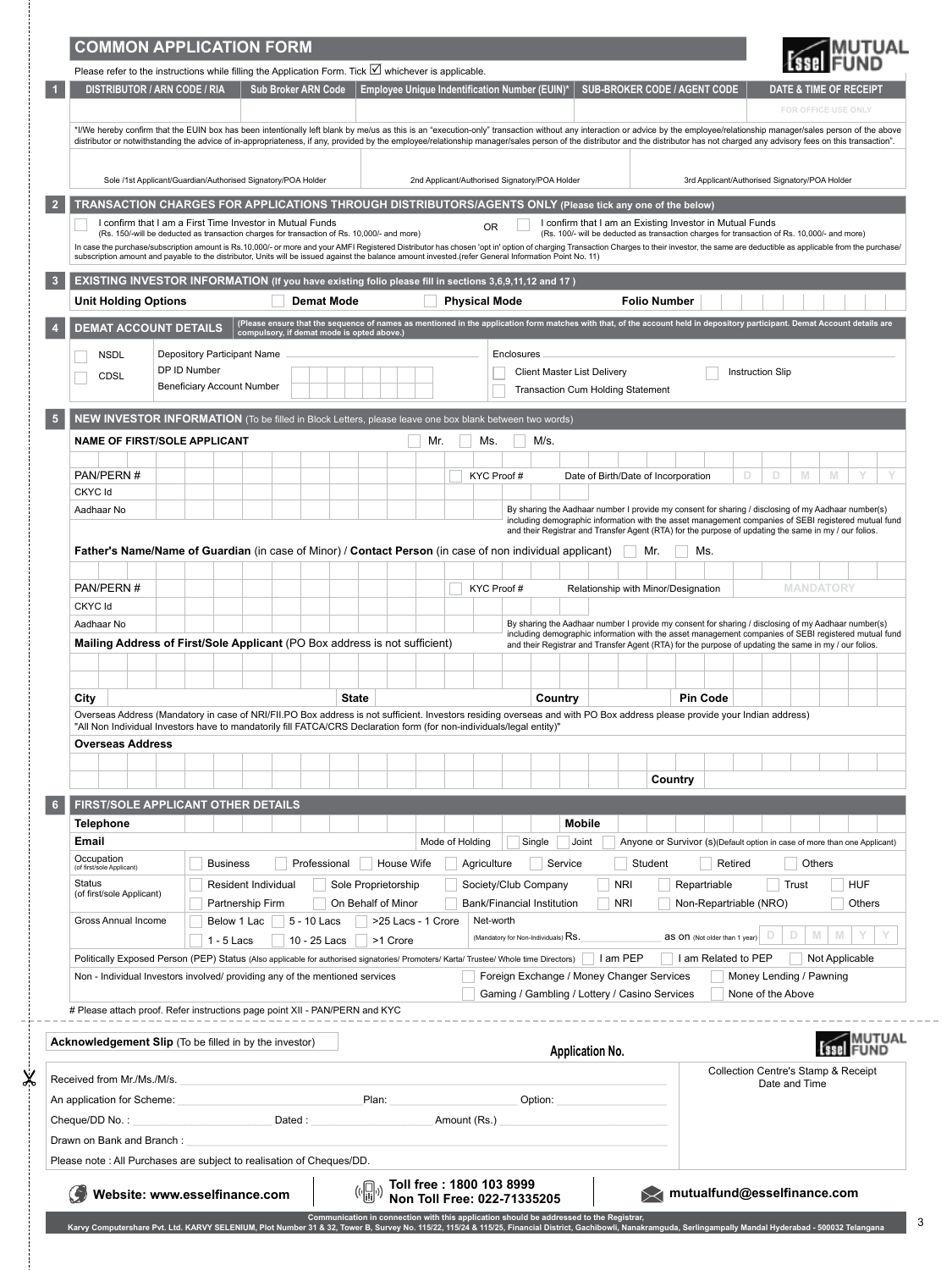## **COMMON APPLICATION FORM**

| <b>Essel</b> FUND |
|-------------------|
|-------------------|

| $\overline{7}$ | <b>JOINT APPLICANT DETAILS</b>                                                                                                                                                                                                                                                                                                                                                                                                                                                                                                                                                                                             |                                                                                                                                                                                                             |                          |  |     |              |                                                                                                          |          |                                                              |                                                                                                                                                              |  |            |                                         |                                                                                               |                                                              |                                                                                                                                                                                                             |         |               |                                                                                             |                |   |                     |                |                |   |
|----------------|----------------------------------------------------------------------------------------------------------------------------------------------------------------------------------------------------------------------------------------------------------------------------------------------------------------------------------------------------------------------------------------------------------------------------------------------------------------------------------------------------------------------------------------------------------------------------------------------------------------------------|-------------------------------------------------------------------------------------------------------------------------------------------------------------------------------------------------------------|--------------------------|--|-----|--------------|----------------------------------------------------------------------------------------------------------|----------|--------------------------------------------------------------|--------------------------------------------------------------------------------------------------------------------------------------------------------------|--|------------|-----------------------------------------|-----------------------------------------------------------------------------------------------|--------------------------------------------------------------|-------------------------------------------------------------------------------------------------------------------------------------------------------------------------------------------------------------|---------|---------------|---------------------------------------------------------------------------------------------|----------------|---|---------------------|----------------|----------------|---|
| a              |                                                                                                                                                                                                                                                                                                                                                                                                                                                                                                                                                                                                                            | <b>NAME OF SECOND APPLICANT</b><br>Mr.<br>Ms.                                                                                                                                                               |                          |  |     |              |                                                                                                          |          |                                                              |                                                                                                                                                              |  |            |                                         |                                                                                               |                                                              |                                                                                                                                                                                                             |         |               |                                                                                             |                |   |                     |                |                |   |
|                |                                                                                                                                                                                                                                                                                                                                                                                                                                                                                                                                                                                                                            |                                                                                                                                                                                                             |                          |  |     |              |                                                                                                          |          |                                                              |                                                                                                                                                              |  |            |                                         |                                                                                               |                                                              |                                                                                                                                                                                                             |         |               |                                                                                             |                |   |                     |                |                |   |
|                | PAN/PERN #                                                                                                                                                                                                                                                                                                                                                                                                                                                                                                                                                                                                                 |                                                                                                                                                                                                             |                          |  |     |              |                                                                                                          |          |                                                              |                                                                                                                                                              |  | KYC Proof# |                                         |                                                                                               |                                                              | Date of Birth/Date of Incorporation                                                                                                                                                                         |         |               |                                                                                             | D              | D | M                   | M              | Y              |   |
|                | CKYC Id                                                                                                                                                                                                                                                                                                                                                                                                                                                                                                                                                                                                                    |                                                                                                                                                                                                             |                          |  |     |              |                                                                                                          |          |                                                              |                                                                                                                                                              |  |            |                                         |                                                                                               |                                                              |                                                                                                                                                                                                             |         |               |                                                                                             |                |   |                     |                |                |   |
|                | Aadhaar No                                                                                                                                                                                                                                                                                                                                                                                                                                                                                                                                                                                                                 |                                                                                                                                                                                                             |                          |  |     |              |                                                                                                          |          |                                                              |                                                                                                                                                              |  |            |                                         |                                                                                               |                                                              | By sharing the Aadhaar number I provide my consent for sharing / disclosing of my Aadhaar number(s)<br>including demographic information with the asset management companies of SEBI registered mutual fund |         |               |                                                                                             |                |   |                     |                |                |   |
|                | Gross Annual Income<br>Below 1 Lac<br>5 - 10 Lacs<br>>25 Lacs - 1 Crore                                                                                                                                                                                                                                                                                                                                                                                                                                                                                                                                                    |                                                                                                                                                                                                             |                          |  |     |              |                                                                                                          |          |                                                              | and their Registrar and Transfer Agent (RTA) for the purpose of updating the same in my / our folios.<br>I am PEP<br>Politically Exposed Person (PEP) Status |  |            |                                         |                                                                                               |                                                              |                                                                                                                                                                                                             |         |               |                                                                                             |                |   |                     |                |                |   |
|                |                                                                                                                                                                                                                                                                                                                                                                                                                                                                                                                                                                                                                            | $1 - 5$ Lacs<br>10 - 25 Lacs<br>>1 Crore                                                                                                                                                                    |                          |  |     |              |                                                                                                          |          |                                                              |                                                                                                                                                              |  |            |                                         | (Also applicable for authorised signatories/ Promoters/ Karta/ Trustee/ Whole time Directors) |                                                              |                                                                                                                                                                                                             |         |               | I am Related to PEP                                                                         | Not Applicable |   |                     |                |                |   |
|                | <b>Father's Name</b>                                                                                                                                                                                                                                                                                                                                                                                                                                                                                                                                                                                                       |                                                                                                                                                                                                             |                          |  |     |              |                                                                                                          |          |                                                              |                                                                                                                                                              |  |            |                                         |                                                                                               |                                                              |                                                                                                                                                                                                             |         |               |                                                                                             |                |   |                     |                |                |   |
|                |                                                                                                                                                                                                                                                                                                                                                                                                                                                                                                                                                                                                                            |                                                                                                                                                                                                             |                          |  |     |              |                                                                                                          |          |                                                              |                                                                                                                                                              |  |            |                                         |                                                                                               |                                                              |                                                                                                                                                                                                             |         |               |                                                                                             |                |   |                     |                |                |   |
|                | Occupation<br>(of first/sole Applicant)                                                                                                                                                                                                                                                                                                                                                                                                                                                                                                                                                                                    |                                                                                                                                                                                                             | <b>Business</b>          |  |     | Professional |                                                                                                          |          | House Wife                                                   |                                                                                                                                                              |  |            | Agriculture                             |                                                                                               | Service                                                      |                                                                                                                                                                                                             | Student |               |                                                                                             | Retired        |   |                     | Others         |                |   |
| b              | <b>NAME OF THIRD APPLICANT</b><br>Mr.<br>Ms.                                                                                                                                                                                                                                                                                                                                                                                                                                                                                                                                                                               |                                                                                                                                                                                                             |                          |  |     |              |                                                                                                          |          |                                                              |                                                                                                                                                              |  |            |                                         |                                                                                               |                                                              |                                                                                                                                                                                                             |         |               |                                                                                             |                |   |                     |                |                |   |
|                |                                                                                                                                                                                                                                                                                                                                                                                                                                                                                                                                                                                                                            |                                                                                                                                                                                                             |                          |  |     |              |                                                                                                          |          |                                                              |                                                                                                                                                              |  |            |                                         |                                                                                               |                                                              |                                                                                                                                                                                                             |         |               |                                                                                             |                |   |                     |                |                |   |
|                | PAN/PERN #                                                                                                                                                                                                                                                                                                                                                                                                                                                                                                                                                                                                                 |                                                                                                                                                                                                             |                          |  |     |              |                                                                                                          |          |                                                              |                                                                                                                                                              |  | KYC Proof# |                                         |                                                                                               |                                                              | Date of Birth/Date of Incorporation                                                                                                                                                                         |         |               |                                                                                             | D              | D | M                   | M              |                |   |
|                | CKYC Id                                                                                                                                                                                                                                                                                                                                                                                                                                                                                                                                                                                                                    |                                                                                                                                                                                                             |                          |  |     |              |                                                                                                          |          |                                                              |                                                                                                                                                              |  |            |                                         |                                                                                               |                                                              |                                                                                                                                                                                                             |         |               |                                                                                             |                |   |                     |                |                |   |
|                | Aadhaar No                                                                                                                                                                                                                                                                                                                                                                                                                                                                                                                                                                                                                 | By sharing the Aadhaar number I provide my consent for sharing / disclosing of my Aadhaar number(s)<br>including demographic information with the asset management companies of SEBI registered mutual fund |                          |  |     |              |                                                                                                          |          |                                                              |                                                                                                                                                              |  |            |                                         |                                                                                               |                                                              |                                                                                                                                                                                                             |         |               |                                                                                             |                |   |                     |                |                |   |
|                |                                                                                                                                                                                                                                                                                                                                                                                                                                                                                                                                                                                                                            | and their Registrar and Transfer Agent (RTA) for the purpose of updating the same in my / our folios.                                                                                                       |                          |  |     |              |                                                                                                          |          |                                                              |                                                                                                                                                              |  |            |                                         |                                                                                               |                                                              |                                                                                                                                                                                                             |         |               |                                                                                             |                |   |                     |                |                |   |
|                | Gross Annual Income                                                                                                                                                                                                                                                                                                                                                                                                                                                                                                                                                                                                        |                                                                                                                                                                                                             | Below 1 Lac              |  |     | 5 - 10 Lacs  |                                                                                                          |          | >25 Lacs - 1 Crore                                           |                                                                                                                                                              |  |            | Politically Exposed Person (PEP) Status |                                                                                               |                                                              |                                                                                                                                                                                                             |         |               |                                                                                             | I am PEP       |   |                     |                |                |   |
|                | <b>Father's Name</b>                                                                                                                                                                                                                                                                                                                                                                                                                                                                                                                                                                                                       |                                                                                                                                                                                                             | $1 - 5$ Lacs             |  |     | 10 - 25 Lacs |                                                                                                          | >1 Crore |                                                              |                                                                                                                                                              |  |            |                                         |                                                                                               |                                                              | (Also applicable for authorised signatories/ Promoters/ Karta/ Trustee/ Whole time Directors)                                                                                                               |         |               |                                                                                             |                |   | I am Related to PEP |                | Not Applicable |   |
|                |                                                                                                                                                                                                                                                                                                                                                                                                                                                                                                                                                                                                                            |                                                                                                                                                                                                             |                          |  |     |              |                                                                                                          |          |                                                              |                                                                                                                                                              |  |            |                                         |                                                                                               |                                                              |                                                                                                                                                                                                             |         |               |                                                                                             |                |   |                     |                |                |   |
|                | Occupation                                                                                                                                                                                                                                                                                                                                                                                                                                                                                                                                                                                                                 |                                                                                                                                                                                                             | <b>Business</b>          |  |     | Professional |                                                                                                          |          | House Wife                                                   |                                                                                                                                                              |  |            | Agriculture                             |                                                                                               | Service                                                      |                                                                                                                                                                                                             | Student |               |                                                                                             | Retired        |   |                     | Others         |                |   |
|                | (of first/sole Applicant)                                                                                                                                                                                                                                                                                                                                                                                                                                                                                                                                                                                                  |                                                                                                                                                                                                             |                          |  |     |              |                                                                                                          |          |                                                              |                                                                                                                                                              |  |            |                                         |                                                                                               |                                                              |                                                                                                                                                                                                             |         |               |                                                                                             |                |   |                     |                |                |   |
| 8              | Power of Attorney (POA)                                                                                                                                                                                                                                                                                                                                                                                                                                                                                                                                                                                                    |                                                                                                                                                                                                             |                          |  |     |              |                                                                                                          |          |                                                              |                                                                                                                                                              |  |            |                                         |                                                                                               |                                                              |                                                                                                                                                                                                             |         |               |                                                                                             |                |   |                     |                |                |   |
|                | <b>NAME OF POA</b>                                                                                                                                                                                                                                                                                                                                                                                                                                                                                                                                                                                                         |                                                                                                                                                                                                             |                          |  | Mr. |              | Ms.                                                                                                      | M/s.     |                                                              |                                                                                                                                                              |  |            |                                         |                                                                                               |                                                              |                                                                                                                                                                                                             |         |               |                                                                                             |                |   |                     |                |                |   |
|                |                                                                                                                                                                                                                                                                                                                                                                                                                                                                                                                                                                                                                            |                                                                                                                                                                                                             |                          |  |     |              |                                                                                                          |          |                                                              |                                                                                                                                                              |  |            |                                         |                                                                                               |                                                              |                                                                                                                                                                                                             |         |               |                                                                                             |                |   |                     |                |                |   |
|                | PAN/<br>PERN#                                                                                                                                                                                                                                                                                                                                                                                                                                                                                                                                                                                                              |                                                                                                                                                                                                             |                          |  |     |              |                                                                                                          |          |                                                              | <b>KYC Proof#</b>                                                                                                                                            |  |            |                                         |                                                                                               |                                                              |                                                                                                                                                                                                             |         | Date of Birth |                                                                                             | D              | D | M                   | M.             | Y              | Y |
| 9              | *FATCA INFORMATION/ FOREIGN TAX LAWS (For individual including Sole Proprietor) (For Non-individual, mandatory to fill up FATCA CRS form) (Refer instruction)                                                                                                                                                                                                                                                                                                                                                                                                                                                              |                                                                                                                                                                                                             |                          |  |     |              |                                                                                                          |          |                                                              |                                                                                                                                                              |  |            |                                         |                                                                                               |                                                              |                                                                                                                                                                                                             |         |               |                                                                                             |                |   |                     |                |                |   |
|                | <b>Place of Birth</b>                                                                                                                                                                                                                                                                                                                                                                                                                                                                                                                                                                                                      |                                                                                                                                                                                                             |                          |  |     |              |                                                                                                          |          |                                                              | <b>Country of Birth</b>                                                                                                                                      |  |            |                                         |                                                                                               |                                                              |                                                                                                                                                                                                             |         |               |                                                                                             |                |   |                     |                |                |   |
|                | U.S.<br>Nationality<br>Indian<br>Others (Please specify)                                                                                                                                                                                                                                                                                                                                                                                                                                                                                                                                                                   |                                                                                                                                                                                                             |                          |  |     |              | Tax Residence Address (for KYC Address)<br>Residential<br>Registered<br><b>Others</b><br><b>Business</b> |          |                                                              |                                                                                                                                                              |  |            |                                         |                                                                                               |                                                              |                                                                                                                                                                                                             |         |               |                                                                                             |                |   |                     |                |                |   |
|                | Are you a tax resident (i.e. are you assessed for Tax) in any other country outside India?                                                                                                                                                                                                                                                                                                                                                                                                                                                                                                                                 |                                                                                                                                                                                                             |                          |  |     |              |                                                                                                          |          |                                                              |                                                                                                                                                              |  |            |                                         |                                                                                               | Yes                                                          |                                                                                                                                                                                                             | No      |               |                                                                                             |                |   |                     |                |                |   |
|                | If 'No' please proceed for the signature of declaration<br>If 'YES', please fill for ALL countries (other than India) in which you are Resident for tax purposes i.e., where you are a citizen / Resident / Green Card Holder / Tax                                                                                                                                                                                                                                                                                                                                                                                        |                                                                                                                                                                                                             |                          |  |     |              |                                                                                                          |          |                                                              |                                                                                                                                                              |  |            |                                         |                                                                                               |                                                              |                                                                                                                                                                                                             |         |               |                                                                                             |                |   |                     |                |                |   |
|                | Resident in the respective countries                                                                                                                                                                                                                                                                                                                                                                                                                                                                                                                                                                                       |                                                                                                                                                                                                             | Country of Tax Residency |  |     |              |                                                                                                          |          | Tax Identification Number or<br><b>Functional Equivalent</b> |                                                                                                                                                              |  |            |                                         |                                                                                               | <b>Identification Type</b><br>(Tin or other, please specify) |                                                                                                                                                                                                             |         |               | If TIN is not available, please tick $\boxtimes$ the<br>reason A, B or C (as defined below) |                |   |                     |                |                |   |
|                | Applicant                                                                                                                                                                                                                                                                                                                                                                                                                                                                                                                                                                                                                  |                                                                                                                                                                                                             |                          |  |     |              |                                                                                                          |          |                                                              |                                                                                                                                                              |  |            |                                         |                                                                                               |                                                              |                                                                                                                                                                                                             |         |               |                                                                                             |                |   |                     |                |                |   |
|                | <b>Details</b><br><b>Applicant 1</b>                                                                                                                                                                                                                                                                                                                                                                                                                                                                                                                                                                                       |                                                                                                                                                                                                             |                          |  |     |              |                                                                                                          |          |                                                              |                                                                                                                                                              |  |            |                                         |                                                                                               |                                                              |                                                                                                                                                                                                             |         |               |                                                                                             | * Reason A     |   | В                   | $C \mid \cdot$ |                |   |
|                | Applicant 2                                                                                                                                                                                                                                                                                                                                                                                                                                                                                                                                                                                                                |                                                                                                                                                                                                             |                          |  |     |              |                                                                                                          |          |                                                              |                                                                                                                                                              |  |            |                                         |                                                                                               |                                                              |                                                                                                                                                                                                             |         |               |                                                                                             | * Reason B     |   | В                   | С              |                |   |
|                | Applicant 3                                                                                                                                                                                                                                                                                                                                                                                                                                                                                                                                                                                                                |                                                                                                                                                                                                             |                          |  |     |              |                                                                                                          |          |                                                              |                                                                                                                                                              |  |            |                                         |                                                                                               |                                                              |                                                                                                                                                                                                             |         |               |                                                                                             | * Reason C     |   | В                   | $C \mid$       |                |   |
|                | * Reason A The country where the Account Holder is liable to pay tax does not issue Tax Identification Numbers to its residents.                                                                                                                                                                                                                                                                                                                                                                                                                                                                                           |                                                                                                                                                                                                             |                          |  |     |              |                                                                                                          |          |                                                              |                                                                                                                                                              |  |            |                                         |                                                                                               |                                                              |                                                                                                                                                                                                             |         |               |                                                                                             |                |   |                     |                |                |   |
|                | * Reason B No TIN required. (Select this reason Only if the authorities of the country of tax residence do not require the TIN to be collected)<br>* Reason C others; please state the reason thereof.<br>Declaration:<br>I hereby confirm that the information provided hereinabove is true, correct and complete to the best of my knowlwdge and belief and that I shall be solely liable and responsible for the information<br>submitted above. I also confirm that I have read and understood the FATCA & CRS Terms and Conditions below and hereby accept the same. I also undertake to keep you informed in writing |                                                                                                                                                                                                             |                          |  |     |              |                                                                                                          |          |                                                              |                                                                                                                                                              |  |            |                                         |                                                                                               |                                                              |                                                                                                                                                                                                             |         |               |                                                                                             |                |   |                     |                |                |   |
|                | about any changes / modification to the above information in future within 30 days of the same being effective and also undertake to provide any other additional information as may be required<br>any intermediary or by domestic or overseas regulators / tax authorities.                                                                                                                                                                                                                                                                                                                                              |                                                                                                                                                                                                             |                          |  |     |              |                                                                                                          |          |                                                              |                                                                                                                                                              |  |            |                                         |                                                                                               |                                                              |                                                                                                                                                                                                             |         |               |                                                                                             |                |   |                     |                |                |   |

 **Website: www.esselfinance.com**

**Toll free : 1800 103 8999 Non Toll Free: 022-71335205 mutualfund@esselfinance.com**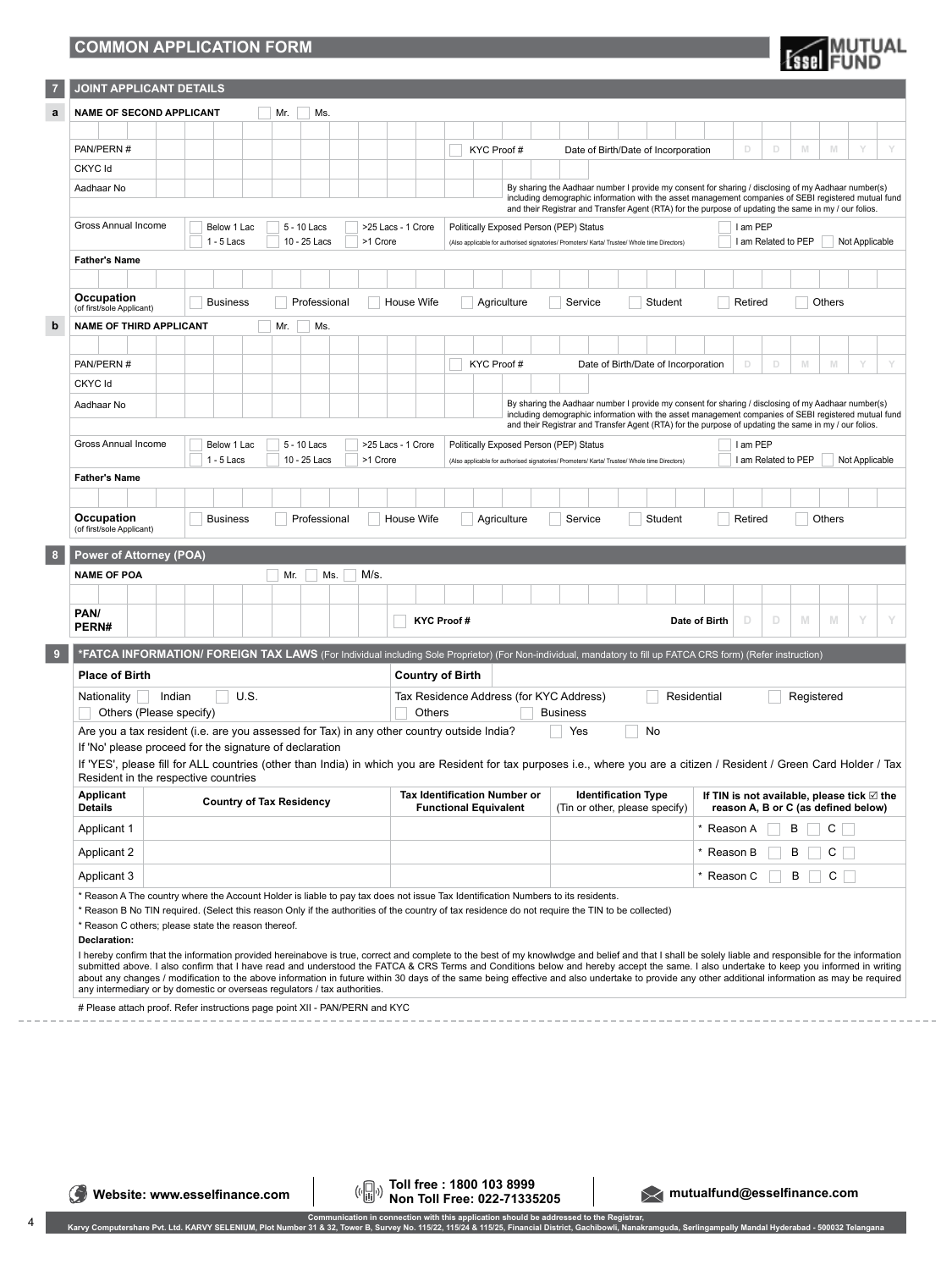## **COMMON APPLICATION FORM**

 $\frac{1}{2}$ 

 $-\frac{1}{2}$ 

| <b>Essel</b> FUND |  |
|-------------------|--|
|-------------------|--|

5

| Name of the Bank:                                                                                                                                                                                                                                                                                                                                                                                                                                                |                                                         |                 |                                                                                                                                                    |                                                         | Branch:                                        |                                 |                           |
|------------------------------------------------------------------------------------------------------------------------------------------------------------------------------------------------------------------------------------------------------------------------------------------------------------------------------------------------------------------------------------------------------------------------------------------------------------------|---------------------------------------------------------|-----------------|----------------------------------------------------------------------------------------------------------------------------------------------------|---------------------------------------------------------|------------------------------------------------|---------------------------------|---------------------------|
| <b>SB</b><br><b>NRO</b><br>Account Type (Please $\boxtimes$ )<br>Current                                                                                                                                                                                                                                                                                                                                                                                         | <b>NRE</b>                                              | <b>FCNR</b>     | <b>Account Number:</b>                                                                                                                             |                                                         |                                                |                                 |                           |
| <b>Branch Address:</b>                                                                                                                                                                                                                                                                                                                                                                                                                                           |                                                         |                 | City:                                                                                                                                              |                                                         |                                                | Pin:                            |                           |
| <b>IFSC Code:</b>                                                                                                                                                                                                                                                                                                                                                                                                                                                |                                                         |                 |                                                                                                                                                    |                                                         | <b>MICR Code:</b>                              |                                 |                           |
| AMC reserves the right to use any mode of payment deemed appropriate. I/We understand that AMC shall not be responsible if transaction through DC/RTGS/NEFT could not be carried out because of incomplete or incorrect inform                                                                                                                                                                                                                                   |                                                         |                 |                                                                                                                                                    |                                                         |                                                |                                 |                           |
|                                                                                                                                                                                                                                                                                                                                                                                                                                                                  |                                                         |                 |                                                                                                                                                    |                                                         |                                                |                                 |                           |
| *INVESTMENT DETAILS I/We would like to invest in the following scheme of Essel Mutual Fund Scheme:<br>11                                                                                                                                                                                                                                                                                                                                                         |                                                         |                 |                                                                                                                                                    |                                                         |                                                |                                 |                           |
| Scheme: Essel                                                                                                                                                                                                                                                                                                                                                                                                                                                    |                                                         |                 | Plan                                                                                                                                               | Regular                                                 | Direct                                         |                                 |                           |
| Dividend<br>Option<br>Growth                                                                                                                                                                                                                                                                                                                                                                                                                                     |                                                         |                 | Sub-Option                                                                                                                                         | Dividend Payout                                         |                                                | Dividend Reinvestment (default) |                           |
| In case of any ambiquity / incomplete information, the default plan / option / sub-option will be applicable as per the scheme's Key Information Memorandum, Scheme Information Document &                                                                                                                                                                                                                                                                       |                                                         |                 |                                                                                                                                                    |                                                         |                                                |                                 |                           |
| Statement of Additional Information. Please see the Plan, Option and Dividend policy details in the SID/KIM before filling in the above details.                                                                                                                                                                                                                                                                                                                 |                                                         |                 |                                                                                                                                                    |                                                         |                                                |                                 |                           |
| <b>Dividend Frequency</b>                                                                                                                                                                                                                                                                                                                                                                                                                                        |                                                         |                 |                                                                                                                                                    |                                                         |                                                |                                 |                           |
| 12<br>*PAYMENT DETAILS (In case of DD, please provide us specific declaration)                                                                                                                                                                                                                                                                                                                                                                                   |                                                         |                 |                                                                                                                                                    |                                                         |                                                |                                 |                           |
| <b>DD</b><br><b>Mode of Payment</b><br>Cheque                                                                                                                                                                                                                                                                                                                                                                                                                    | Fund Transfer                                           | Others          |                                                                                                                                                    | Please specify                                          |                                                |                                 |                           |
| Cheque/DD No.                                                                                                                                                                                                                                                                                                                                                                                                                                                    |                                                         |                 |                                                                                                                                                    | Date<br>D                                               | M<br>M<br>D.                                   |                                 |                           |
| Gross Amount (Rs)                                                                                                                                                                                                                                                                                                                                                                                                                                                |                                                         | DD Charges (Rs) |                                                                                                                                                    |                                                         | <b>Net Amount (Rs)</b>                         |                                 |                           |
|                                                                                                                                                                                                                                                                                                                                                                                                                                                                  |                                                         |                 |                                                                                                                                                    |                                                         |                                                |                                 |                           |
| Drawn on Bank & Branch                                                                                                                                                                                                                                                                                                                                                                                                                                           |                                                         |                 |                                                                                                                                                    | <b>Account Type</b>                                     | SB<br>Current                                  | <b>NRO</b>                      | <b>FCNR</b><br><b>NRE</b> |
| SYSTEMATIC INVESTMENT PLAN (SIP) PAYMENT TYPES (Please select any one option)<br>13                                                                                                                                                                                                                                                                                                                                                                              |                                                         |                 |                                                                                                                                                    |                                                         |                                                |                                 |                           |
| SIP through Post Dated Cheques (Please fill & submit with this form)                                                                                                                                                                                                                                                                                                                                                                                             |                                                         |                 | SIP through Auto Debit (ECS) (Please fill up enclosed SIP Auto Debit (ECS) Form & submit with this form)                                           |                                                         |                                                |                                 |                           |
|                                                                                                                                                                                                                                                                                                                                                                                                                                                                  |                                                         |                 |                                                                                                                                                    |                                                         |                                                |                                 |                           |
| 14<br>NOMINATION DETAILS (Please refer to Instructions page, point no VII) in case of existing investor, nomination details mentioned in the below table will replace the existing details registered in the folio                                                                                                                                                                                                                                               |                                                         |                 |                                                                                                                                                    |                                                         |                                                |                                 |                           |
| Nomination Required<br><b>YES</b><br><b>NO</b>                                                                                                                                                                                                                                                                                                                                                                                                                   |                                                         |                 |                                                                                                                                                    |                                                         |                                                |                                 |                           |
| Nominee Name                                                                                                                                                                                                                                                                                                                                                                                                                                                     | Relationship                                            | Date of Birth   | Guardian Name                                                                                                                                      | Allocation                                              | Sign of                                        | Sign of                         | Sign of                   |
|                                                                                                                                                                                                                                                                                                                                                                                                                                                                  | with Nominee                                            | of Minor        | (in case Nominee is Minor)                                                                                                                         | (%)                                                     | Guardian                                       | Nominee                         | Applicants                |
|                                                                                                                                                                                                                                                                                                                                                                                                                                                                  |                                                         |                 |                                                                                                                                                    |                                                         |                                                |                                 | 1st App                   |
|                                                                                                                                                                                                                                                                                                                                                                                                                                                                  |                                                         |                 |                                                                                                                                                    |                                                         |                                                |                                 | 2nd App                   |
|                                                                                                                                                                                                                                                                                                                                                                                                                                                                  |                                                         |                 |                                                                                                                                                    |                                                         |                                                |                                 | 3rd App.                  |
| Please note that if you do not furnish any nomination details, it is deemed to be assumed that you do not wish to nominate anyone.                                                                                                                                                                                                                                                                                                                               |                                                         |                 |                                                                                                                                                    |                                                         |                                                |                                 |                           |
| 15<br>HOW DO YOU WISH TO RECEIVE THE DOCUMENT(S) (Please $\boxtimes$ )                                                                                                                                                                                                                                                                                                                                                                                           |                                                         |                 |                                                                                                                                                    |                                                         |                                                |                                 |                           |
| I/We wish to "Opt In" for receiving the following in Physical Copy                                                                                                                                                                                                                                                                                                                                                                                               |                                                         |                 |                                                                                                                                                    | I/We wish to receive the Account Statement in (any one) |                                                |                                 |                           |
| Annual Reports/Abridged Summary                                                                                                                                                                                                                                                                                                                                                                                                                                  | <b>Account Statement</b>                                |                 |                                                                                                                                                    | English (Default option)                                | Bengali                                        |                                 | Malayalam                 |
|                                                                                                                                                                                                                                                                                                                                                                                                                                                                  |                                                         |                 |                                                                                                                                                    |                                                         |                                                |                                 |                           |
|                                                                                                                                                                                                                                                                                                                                                                                                                                                                  |                                                         |                 |                                                                                                                                                    |                                                         |                                                |                                 |                           |
| 16<br>DOCUMENTS ENCLOSED (Please $\boxtimes$ )                                                                                                                                                                                                                                                                                                                                                                                                                   |                                                         |                 |                                                                                                                                                    |                                                         |                                                |                                 |                           |
| Resolution/Authorisation to invest                                                                                                                                                                                                                                                                                                                                                                                                                               | List of Authorized Signatories with Specimen Signatures |                 |                                                                                                                                                    |                                                         | Memorandum & Articles of Association           |                                 |                           |
| <b>Trust Deed</b><br>Bye-laws<br><b>KYC</b>                                                                                                                                                                                                                                                                                                                                                                                                                      | Partnership Deed<br>PIO Card                            |                 | Overseas Auditor Certificate                                                                                                                       | Notarised POA                                           |                                                | Copy of cancelled cheque        |                           |
| Copy of PAN Card                                                                                                                                                                                                                                                                                                                                                                                                                                                 |                                                         |                 | Foreign Inward Remittance Certificate                                                                                                              |                                                         | Special Product Form (SIP / STP / SWP / AEP)   |                                 |                           |
| 17<br>*DECLARATION AND SIGNATURES                                                                                                                                                                                                                                                                                                                                                                                                                                |                                                         |                 |                                                                                                                                                    |                                                         |                                                |                                 |                           |
| I/We have read and understood the contents of the Statement of Additional Information and Scheme Information Document of the Scheme (s). I/We hereby apply for units of the scheme as indicated above and agree to abide by th<br>conditions, rules and regulations of the Scheme and to other statutory requirements of SEBI.AMFI, Prevention of Money Laundering Act, 2002 and such other regulations as may be applicable from time to time. I/We confirm to  |                                                         |                 |                                                                                                                                                    |                                                         |                                                |                                 |                           |
| investment objective, investment pattern and risk factors applicable to Plan/Option under the Scheme (s). I/We agree that in case of my/our investment in the scheme is equal to or more than 25% of the corpus of the scheme,                                                                                                                                                                                                                                   |                                                         |                 |                                                                                                                                                    |                                                         |                                                |                                 |                           |
| AMC Limited (Formerly: Peerless Funds Management Co. Limited) has full right to refund the excess to me/us to bring my/our investment below 25%. I/We have not received nor been induced by any rebate or gifts, directly or i<br>this investments. I/We undertake that these investments are on my/our own account and in event Know Your Customer process is not completed by me/us to the satisfaction of the Mutual Fund, I/We hereby authorise the Mutual F |                                                         |                 |                                                                                                                                                    |                                                         |                                                |                                 |                           |
| the funds invested in the scheme, in favour of the applicant at the applicable NAV prevailing on the date of such redemption and undertake such other action with such funds that may be required by the law. I/We declare tha<br>in the Scheme is through legitimate sources only and is not designed for the purpose of contravention or evasion of any Act, Regulations orany other applicable law enacted by the Government of India or any Statutory Author |                                                         |                 |                                                                                                                                                    |                                                         |                                                |                                 |                           |
| declare that the particulars above are correct .I/We hereby, further agree that the Fund can directly credit all the dividend and redemption amount to my bank details given above. The ARN holder has disclosed to me/us all<br>form of trail commission or any other mode), payable to him for the different competing Schemes of various Mutual Funds from amongst which the Scheme is being recommended to me/us. For NRIs: I/We confirm that I am/We are N  |                                                         |                 |                                                                                                                                                    |                                                         |                                                |                                 |                           |
| of Indian Nationality/Origin and I/We hereby confirm that the funds for subscription have been remitted from abroad through approved banking channels or from my/our Non-resident External/Ordinary Account/FCNFI/NRSR Account<br>provide my/our consent in accordance with Aadhaar Act, 2016 and regulations made thereunder, for (i) collecting, storing and usage (ii) validating/authenticating and (iii) updating my/our Aadhaar number(s) in accordance wi |                                                         |                 |                                                                                                                                                    |                                                         |                                                |                                 |                           |
| (and regulations made thereunder) and PMLA.                                                                                                                                                                                                                                                                                                                                                                                                                      |                                                         |                 |                                                                                                                                                    |                                                         |                                                |                                 |                           |
| I/We hereby provide my/our consent of my Aadhaar number(s) including demographic information with the asset management companies of SEBI registered mutual fund and their Registrar and Transfer Agent (RTA) for the purpose o<br>the same in my/our folios.                                                                                                                                                                                                     |                                                         |                 |                                                                                                                                                    |                                                         |                                                |                                 |                           |
|                                                                                                                                                                                                                                                                                                                                                                                                                                                                  |                                                         |                 |                                                                                                                                                    |                                                         |                                                |                                 |                           |
|                                                                                                                                                                                                                                                                                                                                                                                                                                                                  |                                                         |                 |                                                                                                                                                    |                                                         | 3rd Applicant/Authorised Signatory//POA Holder |                                 |                           |
| Sole/1st applicant/Guardian/Authorised Signatory/POA Holder                                                                                                                                                                                                                                                                                                                                                                                                      |                                                         |                 | 2nd Applicant/Authorised Signatory/POA Holder                                                                                                      |                                                         |                                                |                                 |                           |
| All fields marked with * are mandatory                                                                                                                                                                                                                                                                                                                                                                                                                           |                                                         |                 |                                                                                                                                                    |                                                         |                                                |                                 |                           |
| CHECKLIST (Please submit the following documents with application wherever applicable). All documents should be original/true copies certified by a Director/Trustee/Company Secretary/Authorised Signatory/Notary Public.                                                                                                                                                                                                                                       |                                                         |                 |                                                                                                                                                    |                                                         |                                                |                                 |                           |
| Documents<br>Resolution/Authorisation to invest                                                                                                                                                                                                                                                                                                                                                                                                                  | Individual                                              | Companies<br>✓  | Partnership Firm<br>Societies<br>✓                                                                                                                 | Investment through POA                                  | Trust<br>✓                                     | <b>NRI</b>                      | Flis<br>$\checkmark$      |
| List of Authorised Signatories with Specimen Signatures                                                                                                                                                                                                                                                                                                                                                                                                          |                                                         | ✓               | ✓<br>✓                                                                                                                                             | ✓                                                       | ✓                                              |                                 | $\checkmark$              |
| Memorandum & Articles of Association                                                                                                                                                                                                                                                                                                                                                                                                                             |                                                         | ✓               |                                                                                                                                                    |                                                         | ✓                                              |                                 |                           |
| <b>Trust Deed</b><br>Bye-laws                                                                                                                                                                                                                                                                                                                                                                                                                                    |                                                         |                 | ✓                                                                                                                                                  |                                                         |                                                |                                 |                           |
| Partnership Deed                                                                                                                                                                                                                                                                                                                                                                                                                                                 |                                                         |                 | ✓                                                                                                                                                  |                                                         |                                                |                                 |                           |
| Notarised POA<br>PAN/PERN Proof                                                                                                                                                                                                                                                                                                                                                                                                                                  | ✓                                                       | ✓               | ✓<br>✓                                                                                                                                             | ✓<br>✓                                                  | ✓                                              | ✓                               |                           |
| KYC in case of Investment of any Amount                                                                                                                                                                                                                                                                                                                                                                                                                          | ✓                                                       | ✓               | ✓<br>✓                                                                                                                                             | ✓                                                       | $\checkmark$                                   | ✓                               | $\checkmark$              |
| Foreign Inward Remittance Certificate                                                                                                                                                                                                                                                                                                                                                                                                                            |                                                         | ✓               | $\checkmark$<br>✓                                                                                                                                  |                                                         |                                                | ✓                               | $\checkmark$              |
| Copy of Cancelled Cheque<br>FATCA & CRS Declaration                                                                                                                                                                                                                                                                                                                                                                                                              | ✓                                                       | ✓               | ✓<br>✓                                                                                                                                             | ✓<br>✓                                                  | ✓<br>✓                                         |                                 | $\checkmark$              |
|                                                                                                                                                                                                                                                                                                                                                                                                                                                                  |                                                         |                 |                                                                                                                                                    |                                                         |                                                |                                 |                           |
| Website: www.esselfinance.com                                                                                                                                                                                                                                                                                                                                                                                                                                    |                                                         |                 |                                                                                                                                                    |                                                         | mutualfund@esselfinance.com                    |                                 |                           |
|                                                                                                                                                                                                                                                                                                                                                                                                                                                                  |                                                         |                 | Toll free: 1800 103 8999<br>Non Toll Free: 022-71335205<br>Communication in connection with this application should be addressed to the Registrar, |                                                         |                                                |                                 |                           |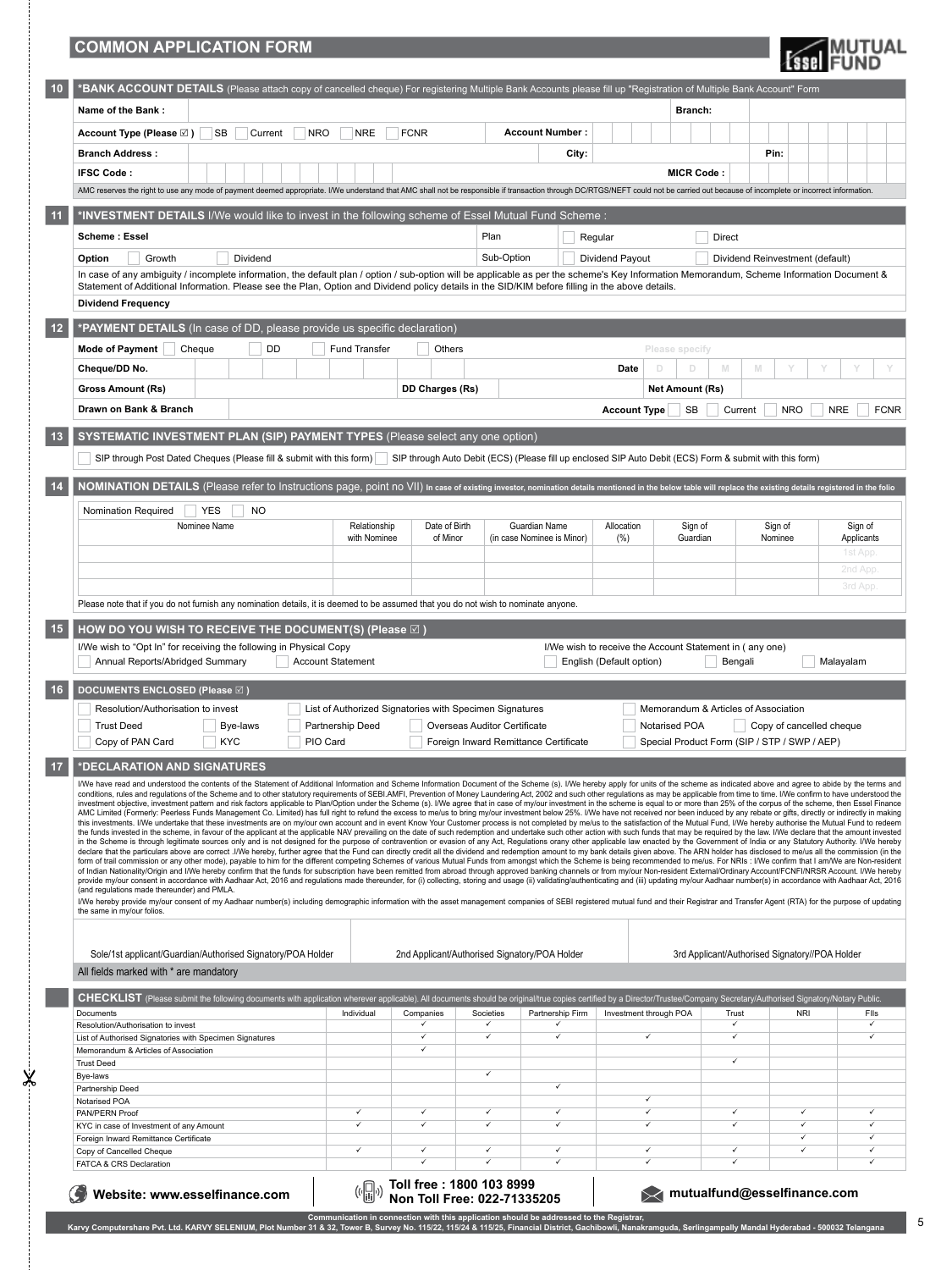|                                                 | <b>SYSTEMATIC INVESTMENT PLAN (SIP)</b>                                                                                                                                                                                                                                                                                                                                                                                                                                                                |                                     |
|-------------------------------------------------|--------------------------------------------------------------------------------------------------------------------------------------------------------------------------------------------------------------------------------------------------------------------------------------------------------------------------------------------------------------------------------------------------------------------------------------------------------------------------------------------------------|-------------------------------------|
|                                                 | (Applicable for Lumpsum Additional Purchase as well as SIP Registration)<br>LUMPSUM / SIP AUTO DEBIT / NACH / ECS FORM (for Lumpsum Investment please fill 6)<br>New Investor are requested to fill in the Common Application form. First SIP Cheque and subsequent via Auto Debit in selected cities only.                                                                                                                                                                                            |                                     |
| <b>DISTRIBUTOR / ARN CODE / RIA</b>             | Employee Unique Indentification Number (EUIN)*<br><b>Sub Broker ARN Code</b><br><b>SUB-BROKER CODE / AGENT CODE</b>                                                                                                                                                                                                                                                                                                                                                                                    | DATE & TIME OF RECEIPT              |
|                                                 | Upfront commission shall be paid directly by the Investor to the AMFI registered distributors based on the investor's assessment of various factors including the service rendered by the distributor                                                                                                                                                                                                                                                                                                  | <b>FOR OFFICE USE ONLY</b>          |
|                                                 | * I/We hereby confirm that the EUIN box has been intentionally left blank by me/us as this is an "execution-only" transaction without any interaction or advice by the employee/relationship manager/sales person of the above<br>or notwithstanding the advice of in-appropriateness, if any, provided by the employee/relationship manager/sales person of the distributor and the distributor has not charged any advisory fees on this transaction.                                                |                                     |
|                                                 | Sole /1st Applicant/Guardian/Authorised Signatory/POA Holder<br>2nd Applicant/Authorised Signatory/POA Holder<br>3rd Applicant/Authorised Signatory/POA Holder                                                                                                                                                                                                                                                                                                                                         |                                     |
|                                                 | 2. REGISTRATION CUM MANDATE FORM FOR SIP THROUGH NACH, AUTO DEBIT OR ECS (Debit Clearing/Auto Debit)                                                                                                                                                                                                                                                                                                                                                                                                   |                                     |
| (Please $\boxtimes$ )                           | Micro SIP<br>New Registration*<br>Renewal SIP<br>Change in Bank Details<br>Cancellation of SIP<br>* if you are a new investor kindly fill the common application form                                                                                                                                                                                                                                                                                                                                  |                                     |
|                                                 | 3. TRANSACTION CHARGES FOR APPLICATIONS THROUGH DISTRIBUTORS/AGENTS ONLY (Please tick any one of the below)                                                                                                                                                                                                                                                                                                                                                                                            |                                     |
|                                                 | I confirm that I am a First Time Investor in Mutual Funds<br>I confirm that I am an Existing Investor in Mutual Funds<br><b>OR</b><br>(Rs. 150/-will be deducted as transaction charges for transaction of Rs. 10,000/- and more)<br>(Rs. 100/- will be deducted as transaction charges for transaction of Rs. 10,000/- and more)                                                                                                                                                                      |                                     |
|                                                 | If the total commitment of investment through SIP (i.e. installments) amounts to Rs. 10,000/- or more and your AMFI registered Distributor has chosen 'opt in' option of charging transaction charge, the same are deductible<br>instruction related to SIP) from the installment amount and paid to the distributor. Transaction charges will be recoverable in 3 to 4 installments. Units will be issued against the balance amount invested.                                                        |                                     |
| UNITHOLDING OPTION -                            | <b>Demat Mode</b><br>Physical Mode (Ref. Instruction No.18) Demat Account details are compulsory if demat mode is opted.)<br>Depository Participant Name<br>Enclosures                                                                                                                                                                                                                                                                                                                                 |                                     |
| <b>NSDL</b><br><b>CDSL</b>                      | DP ID Number<br><b>Client Master List</b><br><b>Delivery Instruction Slip</b>                                                                                                                                                                                                                                                                                                                                                                                                                          |                                     |
|                                                 | <b>Beneciary Account Number</b><br><b>Transaction Cum Holding Statement</b>                                                                                                                                                                                                                                                                                                                                                                                                                            |                                     |
|                                                 | <b>4. INVESTOR AND INVESTMENT DETAILS</b>                                                                                                                                                                                                                                                                                                                                                                                                                                                              |                                     |
| Sole/First Investor Name                        | Mr.<br>Ms.<br>M/s.                                                                                                                                                                                                                                                                                                                                                                                                                                                                                     |                                     |
| PAN/PERN<br>CKYC Id                             | <b>KYC Proof</b>                                                                                                                                                                                                                                                                                                                                                                                                                                                                                       |                                     |
| Aadhaar No.                                     | By sharing the Aadhaar number I provide my consent for sharing / disclosing of my Aadhaar number(s)<br>including demographic information with the asset management companies of SEBI registered mutual fund and                                                                                                                                                                                                                                                                                        |                                     |
|                                                 | their Registrar and Transfer Agent (RTA) for the purpose of updating the same in my / our folios.                                                                                                                                                                                                                                                                                                                                                                                                      |                                     |
| Folio/Application No.<br>Scheme                 | Existing Investors please mention Folio No.                                                                                                                                                                                                                                                                                                                                                                                                                                                            |                                     |
| Plan                                            | Direct<br>Regular<br>Option:<br>Growth<br>Dividend<br>Dividend Reinvestment (default)<br>Sub Option:                                                                                                                                                                                                                                                                                                                                                                                                   | Dividend Payout                     |
| Divdend Frequency                               |                                                                                                                                                                                                                                                                                                                                                                                                                                                                                                        |                                     |
|                                                 | In case of any ambiquity / incomplete information, the default plan / option / sub-option will be applicable as per the scheme's Key Information Memorandum, Scheme Information Document & Statement of Additional Information<br>Please see the Plan, Option and Dividend policy details in the SID/KIM before filling in the above details.<br>Individual Applicant must fill individual self certification under Fatca. All Non Individual Investors have to mandatorily fill UBO Declaration Form. |                                     |
| Each SIP Amount (Rs)                            | 5. SIP DETAILS (Please tick on any 1 SIP frequency only.)                                                                                                                                                                                                                                                                                                                                                                                                                                              |                                     |
| First SIP Cheque No.                            | Cheque Amount (Rs)<br>Cheque Date                                                                                                                                                                                                                                                                                                                                                                                                                                                                      |                                     |
| Frequency                                       | <b>Start Date</b><br>End Date<br>Fortnightly<br>Monthly<br>Quarterly<br><b>Half Yearly</b><br>SIP<br>Preferred Debit Date (Any date except 29, 30 and 31)<br><b>Every Alternate</b><br>Period                                                                                                                                                                                                                                                                                                          | M                                   |
|                                                 | Wednesday<br>Ð<br>(Note : Cheque should be drawn on bank details provided below. Please allow minimum one month for Auto Debit to register and start). Each of the SIP installment excluding initial cheque should be of the same amount & there                                                                                                                                                                                                                                                       | Perpetual                           |
|                                                 | between 1st & 2nd SIP installment. Please refer NACH instruction page for furher clarification.                                                                                                                                                                                                                                                                                                                                                                                                        |                                     |
|                                                 | I/We hereby, authorise Essel Mutual Fund and their authorised service providers, to debit my/our following bank account NACH/ECS (Debit Clearing)/Auto Debit to account for collection of SIP Payment<br>I/We hereby declare that the particulars given above are correct and express my willingness to make payment referred above through participation in Lumpsum NACH/ECS/Auto debit. If the transaction is delayed or not executed                                                                |                                     |
|                                                 | contents of SID/KIM/SAI, I/We hereby apply for the respective units of Essel Mutual Fund Scheme at NAV based resale price and agree to abide by terms, conditions, rules and regulation of the scheme (s).                                                                                                                                                                                                                                                                                             |                                     |
| Signature(s)                                    | 1st Applicant / Guardian / Authorised Signatory<br>2nd Applicant / Authorised Signatory<br>3rd Applicant / Authorised Signatory                                                                                                                                                                                                                                                                                                                                                                        |                                     |
|                                                 | To be signed by ALL UNIT HOLDERS if mode of holding is Joint                                                                                                                                                                                                                                                                                                                                                                                                                                           |                                     |
| MUTUAL<br>FUND                                  | 6. LUMPSUM / NACH / ECS / DIRECT DEBIT / MANDATE INSTRUCTIONS FORM (applicable for LUMPSUM additional purchase as well as SIP registeration)<br>Date<br>D<br><b>UMRN</b>                                                                                                                                                                                                                                                                                                                               |                                     |
|                                                 | <b>Utility Code</b>                                                                                                                                                                                                                                                                                                                                                                                                                                                                                    |                                     |
| <b>Sponsor Bank Code</b><br>Tick $(\checkmark)$ |                                                                                                                                                                                                                                                                                                                                                                                                                                                                                                        |                                     |
| $\checkmark$<br><b>CREATE</b><br><b>MODIFY</b>  | <b>ESSEL MUTUAL FUND</b><br>I/We hereby authorize<br>$\circ$ SB $\circ$ CA $\circ$ CC $\circ$ SB-NRE $\circ$ SB-NRO $\circ$ Other<br>to debit (Tick $\boxtimes$ )                                                                                                                                                                                                                                                                                                                                      |                                     |
| CANCEL                                          | Bank a/c number                                                                                                                                                                                                                                                                                                                                                                                                                                                                                        |                                     |
| <b>With Bank</b>                                | <b>IFSC</b><br>or MICR<br>Name of customers bank                                                                                                                                                                                                                                                                                                                                                                                                                                                       |                                     |
| an amount of Rupees                             | ₹<br>Amount in words                                                                                                                                                                                                                                                                                                                                                                                                                                                                                   |                                     |
| Frequency                                       | Debit Type<br>$\vee$ As & when presented<br>$\boxtimes$ Fixed Amount<br>$\boxtimes$ Monthly<br>$\boxtimes$ Quarterly<br>$\boxtimes$ Half Yearly<br>$\boxtimes$ Yearly                                                                                                                                                                                                                                                                                                                                  | $\checkmark$ Maximum Amount         |
| Reference 1                                     | Folio No.:<br>Mobile No.                                                                                                                                                                                                                                                                                                                                                                                                                                                                               |                                     |
| Reference 2                                     | Scheme / Plan:<br>Email ID                                                                                                                                                                                                                                                                                                                                                                                                                                                                             |                                     |
| <b>Period From</b>                              | I Agree for the debit of mandate processing charges by the bank whom I am authorizing to debit my accounts as per latest schedule of charges of the bank.<br>D<br>D<br>$M$ $M$<br>Y Y Y Y                                                                                                                                                                                                                                                                                                              |                                     |
|                                                 |                                                                                                                                                                                                                                                                                                                                                                                                                                                                                                        |                                     |
| To                                              | M<br>D<br><b>Signature Primary Account holder</b><br>Signature of Account holder<br>2.<br>3.<br>1.                                                                                                                                                                                                                                                                                                                                                                                                     | <b>Signature of Account holder</b>  |
| Оr                                              | Until Cancelled<br>Name as in bank records<br>Name as in bank records<br>1.<br>2.<br>3.                                                                                                                                                                                                                                                                                                                                                                                                                | Name as in bank records             |
|                                                 | Declaration: This is to confirm that the declaration has been carefully read, understood & made by me/us. I am authorizing the user entity/corporate to debit my account, based on the instruction as agreed and signed by me.<br>understood that I am authorized to cancel/amend this mandate by appropriately communicating the cancellation / amendment request to the user entity / corporate or the bank where I have authorized the debit.                                                       |                                     |
| Received from Mr./Ms./M/s.                      | SIP through Lumpsum / ECS / Auto Debit Form<br>Acknowledgment Slip (To be filled in by the investor)                                                                                                                                                                                                                                                                                                                                                                                                   | MUTUAL<br>FUND                      |
| An application for Scheme:                      | Plan:<br>Option:                                                                                                                                                                                                                                                                                                                                                                                                                                                                                       | Collection Centre's Stamp & Receipt |
| Amount:                                         | Date of Commencement :<br>Frequency:                                                                                                                                                                                                                                                                                                                                                                                                                                                                   | Date and Time                       |
|                                                 | Communication in connection with this application should be addressed to the Registrar,<br>Karvy Computershare Pvt. Ltd. KARVY SELENIUM, Plot Number 31 & 32, Tower B, Survey No. 115/22, 115/24 & 115/25, Financial District, Ga                                                                                                                                                                                                                                                                      |                                     |

 $-\frac{1}{2}$ 

|  |   | ٦<br>۹ |  |
|--|---|--------|--|
|  |   |        |  |
|  | × |        |  |
|  |   |        |  |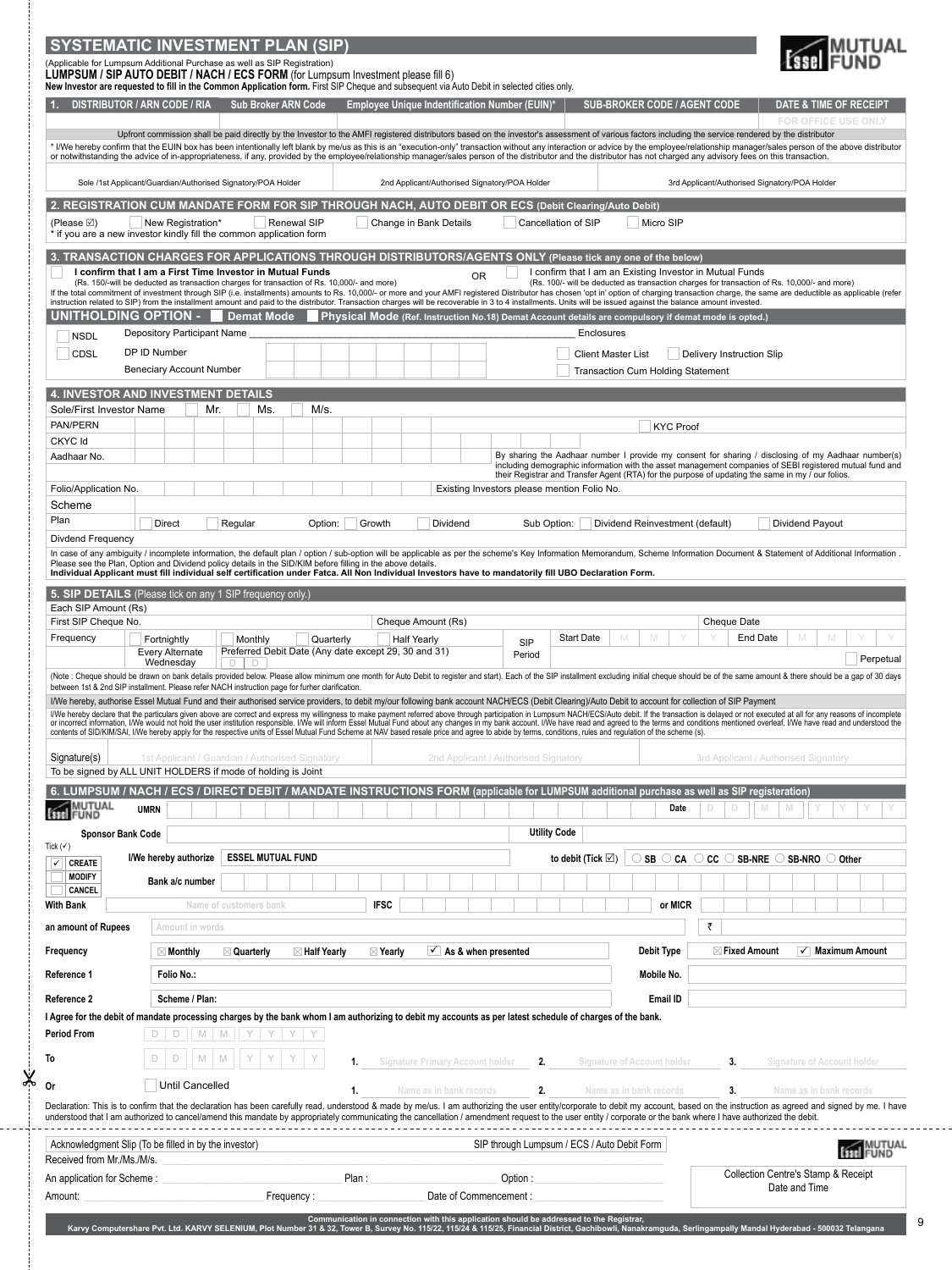## **Details of FATCA and CRS information (For Non-Individuals / Legal Entity)**

 $\times$ 



17

| <b>APPLICANT DETAILS</b>                                                                                                                                     |                                                                                                                                                                                                                                                                                                             |
|--------------------------------------------------------------------------------------------------------------------------------------------------------------|-------------------------------------------------------------------------------------------------------------------------------------------------------------------------------------------------------------------------------------------------------------------------------------------------------------|
| <b>NAME OF THE ENTITY</b>                                                                                                                                    |                                                                                                                                                                                                                                                                                                             |
| <b>TYPE OF ADDRESS GIVEN AT KRA</b><br><b>Residential or Business</b>                                                                                        | <b>Registered Office</b><br>Residential<br><b>Business</b>                                                                                                                                                                                                                                                  |
| <b>CUSTOMER ID / FOLIO NO</b>                                                                                                                                |                                                                                                                                                                                                                                                                                                             |
| <b>PAN</b>                                                                                                                                                   | <b>DATE OF INCORPORATION</b><br>M<br>Y<br>D.<br>D<br>M<br>Y<br>Y                                                                                                                                                                                                                                            |
| <b>CITY OF INCORPORATION</b>                                                                                                                                 |                                                                                                                                                                                                                                                                                                             |
| <b>COUNTRY OF INCORPORATION</b>                                                                                                                              |                                                                                                                                                                                                                                                                                                             |
| PLEASE TICK THE APPLICABLE TAX RESIDENT DECLARATION                                                                                                          |                                                                                                                                                                                                                                                                                                             |
| 1. Is "Entity" a tax resident of any country other than India<br>  Yes                                                                                       | No                                                                                                                                                                                                                                                                                                          |
| (If yes, please provide country/ies in which the entity is a resident for tax purposes and the associated Tax ID Number below)                               |                                                                                                                                                                                                                                                                                                             |
| <b>TAX IDENTIFICATION NUMBER *</b>                                                                                                                           | <b>IDENTIFICATION TYPE</b>                                                                                                                                                                                                                                                                                  |
| <b>COUNTRY</b>                                                                                                                                               | (TIN or other, please specify)                                                                                                                                                                                                                                                                              |
|                                                                                                                                                              |                                                                                                                                                                                                                                                                                                             |
|                                                                                                                                                              |                                                                                                                                                                                                                                                                                                             |
|                                                                                                                                                              |                                                                                                                                                                                                                                                                                                             |
|                                                                                                                                                              |                                                                                                                                                                                                                                                                                                             |
|                                                                                                                                                              |                                                                                                                                                                                                                                                                                                             |
| * In case Tax Identification Number is not available, kindly provide its functional equivalent.                                                              |                                                                                                                                                                                                                                                                                                             |
| In case TIN or its functional equivalent is not available, please provide Company Identification number or Global Entity Identification Number or GIIN, etc. |                                                                                                                                                                                                                                                                                                             |
|                                                                                                                                                              | In case the Entity's Country of Incorporation / Tax residence is U.S. but Entity is not a Specified U.S. Person, mention Entity's exemption code here                                                                                                                                                       |
|                                                                                                                                                              |                                                                                                                                                                                                                                                                                                             |
| Please refer to para3 (vii) Exemption code for U.S. persons under Part 3 of FATCA Instructions & Definations                                                 |                                                                                                                                                                                                                                                                                                             |
| <b>FATCA &amp; CRS Declaration</b>                                                                                                                           |                                                                                                                                                                                                                                                                                                             |
| (Please consult your professional tax advisor for further guidance on FATCA & CRS classification)                                                            |                                                                                                                                                                                                                                                                                                             |
| <b>PART A</b> (to be filled by Financial Institutions or Direct Reporting NFEs)                                                                              |                                                                                                                                                                                                                                                                                                             |
| We are a,<br>1.<br>GIIN                                                                                                                                      |                                                                                                                                                                                                                                                                                                             |
| Financial Institution <sup>3</sup>                                                                                                                           | Note: If you do not have a GIIN but you are sponsored by another entity, please provide your sponsor's GIIN above and indicate                                                                                                                                                                              |
| or<br>your sonsor's name below                                                                                                                               |                                                                                                                                                                                                                                                                                                             |
| Direct reporting NFE <sup>4</sup><br>Name of the sponsoring entity<br>(please tick as appropriate)                                                           |                                                                                                                                                                                                                                                                                                             |
|                                                                                                                                                              |                                                                                                                                                                                                                                                                                                             |
| GIIN not available (please tick as applicable)<br><b>Applied for</b>                                                                                         |                                                                                                                                                                                                                                                                                                             |
| Not required to apply for - please specify 2 digits sub - category <sup>10</sup><br>if the entity is a financial institution,                                |                                                                                                                                                                                                                                                                                                             |
| Not obtained - Non - participating FI                                                                                                                        |                                                                                                                                                                                                                                                                                                             |
|                                                                                                                                                              |                                                                                                                                                                                                                                                                                                             |
| <b>PART B</b><br>(Please fill any one as appropriate "to be filled by NFEs other than Direct Reporting NFEs)                                                 |                                                                                                                                                                                                                                                                                                             |
| Is the Entity a publicly traded company (that is, a company whose shares<br>1.<br>are regularly traded on an established securities market)                  | Yes     (if yes, please specify any one stock exchange on which the stock is regularly traded)                                                                                                                                                                                                              |
| No.                                                                                                                                                          | Name of stock exchange                                                                                                                                                                                                                                                                                      |
| Is the Entity a related entity of a publicly traded company (a company<br>2.<br>whose shares are regularly traded on an established securities market)       | (if yes, please specify name of the listed company and one stock exchange on which the stock is regularly traded)<br>Yes                                                                                                                                                                                    |
| No.                                                                                                                                                          | Name of listed company                                                                                                                                                                                                                                                                                      |
|                                                                                                                                                              | Nature of relation: Subsidiary of the Listed Company or Controlled by a Listed Company                                                                                                                                                                                                                      |
|                                                                                                                                                              | Name of stock exchange                                                                                                                                                                                                                                                                                      |
| Is the Entity an active <sup>1</sup> non-financial Entity (NFE)<br>3.<br>No                                                                                  | Yes  <br>Name of Business                                                                                                                                                                                                                                                                                   |
|                                                                                                                                                              | Please specify the sub-category of Active NFE<br>(Mention code - refer 2c of Part D)                                                                                                                                                                                                                        |
| Is the Entity a passive <sup>2</sup> NFE<br>4.                                                                                                               | Yes   (if yes, please fill UBO declaration in the next section)                                                                                                                                                                                                                                             |
| No l                                                                                                                                                         | Nature of business                                                                                                                                                                                                                                                                                          |
|                                                                                                                                                              | <sup>1</sup> Refer 2 of Part D   <sup>2</sup> Refer 3(ii) of Part D   <sup>3</sup> Refer 1(i) of Part D   <sup>4</sup> Refer 3(vi) of Part D                                                                                                                                                                |
|                                                                                                                                                              |                                                                                                                                                                                                                                                                                                             |
|                                                                                                                                                              | Toll free : 1800 103 8999<br>Non Toll Free: 022-71335205                                                                                                                                                                                                                                                    |
| Website: www.esselfinance.com                                                                                                                                | mutualfund@esselfinance.com                                                                                                                                                                                                                                                                                 |
|                                                                                                                                                              | Communication in connection with this application should be addressed to the Registrar,<br>Karvy Computershare Pvt. Ltd. KARVY SELENIUM, Plot Number 31 & 32, Tower B, Survey No. 115/22, 115/24 & 115/25, Financial District, Gachibowli, Nanakramguda, Serlingampally Mandal Hyderabad - 500032 Telangana |
|                                                                                                                                                              |                                                                                                                                                                                                                                                                                                             |